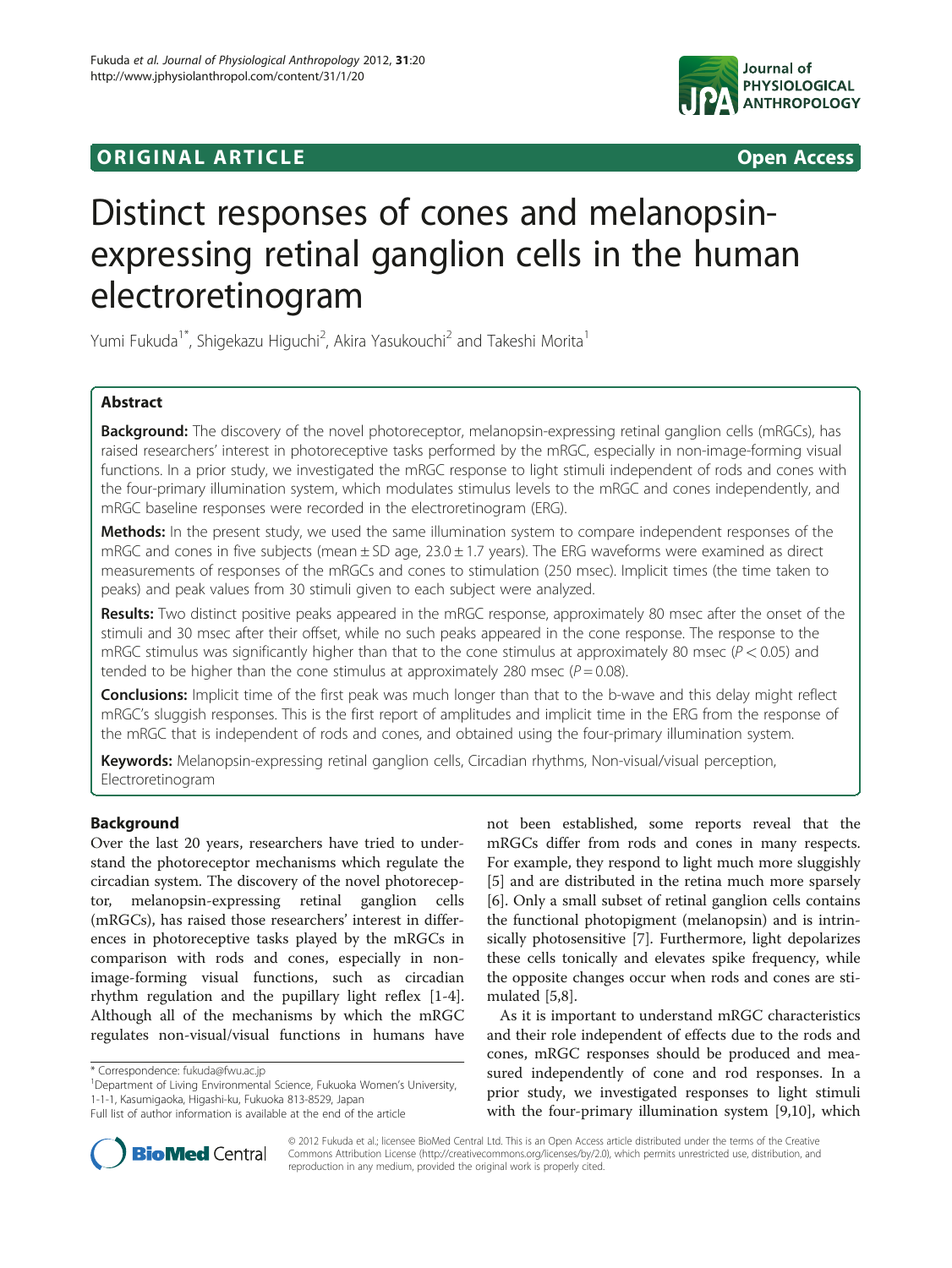modulates stimulus levels to the mRGC and cones independently, and responses to contrasts, which were stimulus levels of the mRGCs to background, were recorded in the electroretinogram (ERG) [\[11](#page-7-0)]. The ERG response to mRGC stimulation rose linearly with the contrast of the stimulus. The purpose of the present study was to quantify ERG responses to stimulating cones and mRGCs independently of one another.

With regard to the ERG response, four major components, the a-, b-, c- and d-waves, are commonly considered [\[12](#page-7-0)-[14\]](#page-7-0), although their precise origin and meaning remain to be elucidated. An elucidation of how depolarization of mRGCs in response to a light stimulus becomes manifest in the ERG is one of the main interests of the present study. It is possible that the b-wave might be a way to observe mRGC responses in the ERG since, following bright light stimuli, the b-wave implicit time (time taken to reach a peak) in the photopic ERG showed an action spectrum  $(\lambda max = 483$  nm) [[15\]](#page-7-0) and sensitivity that closely matched results for the mRGC spectra from other reports [[4,5,8,16,17\]](#page-7-0). On the other hand, in the fields of visual science and chronobiology, there have been attempts to investigate circadian rhythms in visual function by using the ERG [\[18-20](#page-7-0)]. While classical photoreceptors also can be involved in circadian rhythm regulation [\[17,21\]](#page-7-0), the mRGCs have become a significant factor as the mRGCs have been found to make important contributions to circadian rhythm regulation [\[1,2](#page-7-0)]. However, in previous human ERG studies, it was not straightforward to identify the component of the ERG which derived from intrinsic mRGC responses, since ERG responses reflected neural activities of other photoreceptors, rods and/or cones in addition to the mRGCs. In this study, we have used the silent-substitution technique [\[22](#page-7-0)] which enables us to control stimulus levels to the mRGC and cones based on calculations of relative luminous efficiency and spectral radiance of the light. In addition, we have used masking-cone stimuli to selectively suppress the cones. It is likely that there are individual differences among subjects in the receptor sensitivity curve due to differences in ocular optical densities. Since the receptor sensitivity curves for a standard observer were used, these individual differences could influence the ERG response. If this were the case, then the mRGC response would be affected by cones, and vice versa. Therefore, selectively suppressing the cone-mediated pathways with a masking-cone paradigm was required.

# Methods

# Apparatus

Figure [1](#page-2-0) illustrates the apparatus used in the experiment. A personal computer controlled the four-primary illumination system [\[9](#page-7-0)]. It consisted of an optical diffuser and an integrating sphere. Four types of light-emitting diode (LED; peak wavelengths: 633 nm, 593 nm, 508 nm and 468 nm; and half-height bandwidth: 13 to 32 nm) were used. The light emitted from four types of LED, which were embedded in the inner wall of the integrating sphere, projected as the internally-synthesized test stimuli. The luminance output of each LED was controlled by both pulse-width modulation units and an embedded controller (H8/3052, Renesas Technology, Tokyo, Japan). A detailed description of the illumination system has previously been published [\[9,11](#page-7-0)].

# Photoreceptor excitation

Excitation was expressed as stimulus levels to each photoreceptor [[11\]](#page-7-0). The 10-deg cone fundamentals [[23,24\]](#page-7-0) and spectral radiance of the light stimuli were used to calculate the excitation of cones sensitive to long (L), middle (M) and short (S) wavelengths. The fundamental, the spectral sensitivity of mRGC, in a 10° field displaying a peak wavelength at 502 nm was used in the present study after careful calibration of prereceptoral filters [\[9\]](#page-7-0). Excitation of the mRGC was then calculated from the fundamental (represented as a unity peak) as relative luminous efficiency and the spectral radiance of the light stimuli. The background stimulus had a CIE (Commission Internationale de L'Eclairage) coordinate (CIE 1964) of (0.600, 0.358) and a luminance of 534 cd/ m2 . The receptor excitations for the background were 443 cd/m<sup>2</sup> for the L cone, 91 cd/m<sup>2</sup> for the M cone, 30 cd/m<sup>2</sup> for the S cone and 116 cd/m<sup>2</sup> for the mRGC.

# Test stimuli

The uniform test stimulus was displayed in a circular region of the diffuser subtending an angle of 28.1° at the eye. Relatively prolonged test stimuli (250 msec) were used in this study, as a brief light flash may induce complex combined responses to the onset and offset of a light stimulus [\[25,26](#page-7-0)]. There were two separate test stimuli in the experiment: varied mRGC excitation alone (mRGC stimulus) and varied L-, M- and S-cone excitation alone (cone stimulus). The mRGC stimulus had a Weber contrast of 0.50 for the mRGC, while the contrast for the L, M, and S cones was zero. The cone stimulus had a Weber contrast of 0.30 for luminance, while the mRGC contrast was zero. Since the cone stimulus was designed to stimulate the three types of cones equally, the color of the stimulus was the same as that of the background and kept constant throughout. After we assessed the light stimuli from the integrating sphere with a spectroradiometer (CS-1000A, Konica Minolta, Tokyo, Japan), it was ensured that the contrasts between the exact excitation and theoretical values were within a few percentages.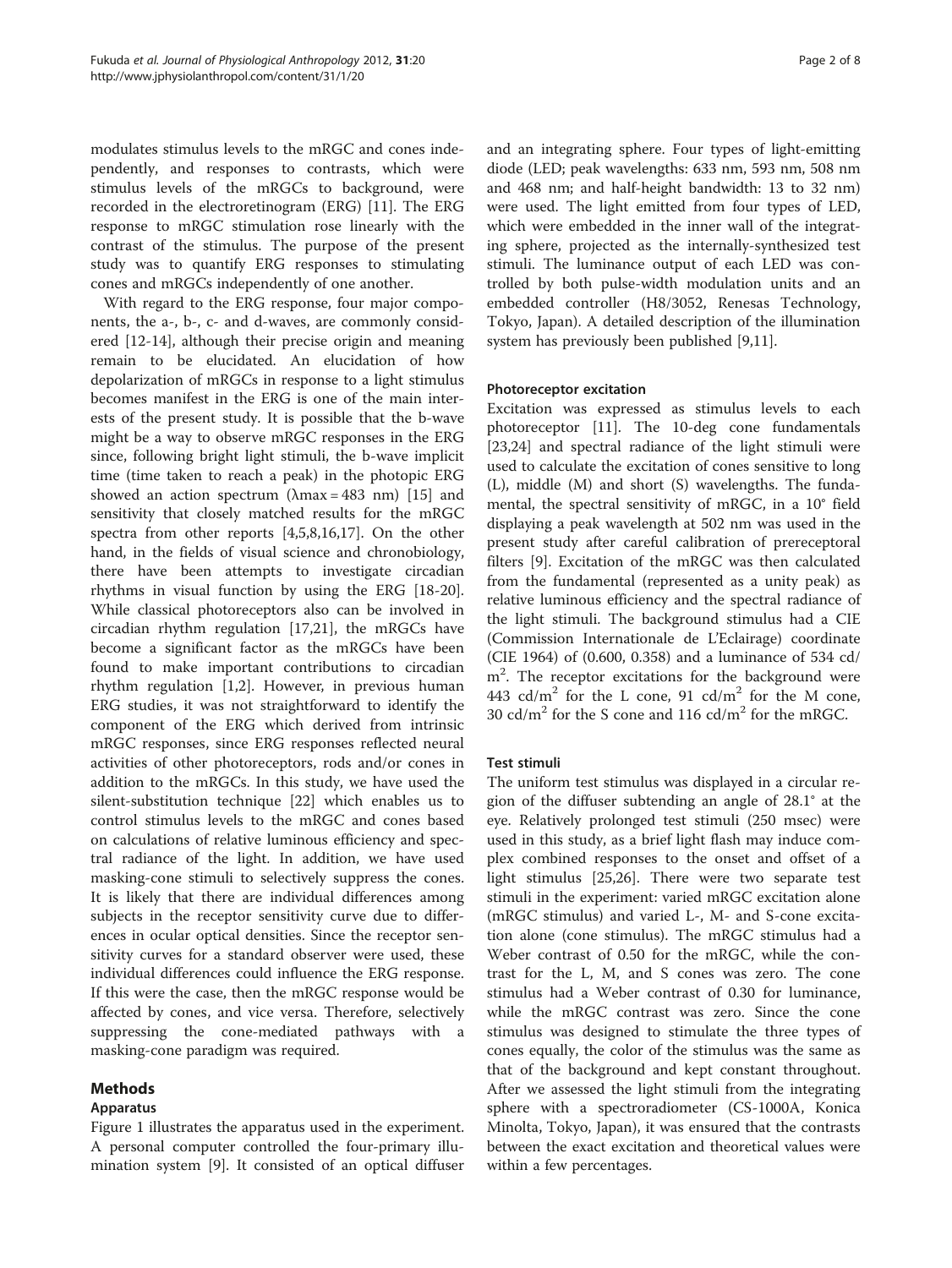<span id="page-2-0"></span>

#### Masking-cone stimuli

Figure [2](#page-3-0) shows the protocol for presenting the light stimuli with masking-cone stimuli. Panel (a) shows an mRGC stimulus with masking-cone stimuli. Panel (b) shows a cone stimulus with the masking stimuli and a constant mRGC stimulus. Each trial consisted of 2,000 msec presentation of the masking stimuli, 100-msec presentation of background (B) stimulus levels, and presentation of a test stimulus for 250 msec. The masking stimuli were presented at 20 Hz as square waves with a Michelson contrast of 0.30. At a high temporal frequency of 20 Hz, sensitivity of the cone is higher than that of the mRGC, as response latency to light is 30 to 40 msec for the cones and 900 msec for those mRGCs which do not receive input from the rods or cones [\[8](#page-7-0)]. Therefore, it was expected that the masking-cone stimulus would efficiently stimulate the cone components in the ERG responses. The masking stimulus modulated L, M and S cones with no change in mRGC excitation. This temporally flickering mask can selectively suppress the cone-mediated pathways since it is modulated only in L, M and S cones.

#### Experimental procedure

Neural activity of photoreceptors from five healthy subjects (three males, two females; mean  $\pm$  SD age,  $23.0 \pm 1.7$  years; Japanese) was analyzed in this study. The subjects were university students who voluntarily joined after we explained the experimental overview and confirmation that all subjects had ocular health and normal color vision according to the Ishihara color blindness test. For test sessions, a mydriatic agent was dropped into the subject's left eye. After the subjects' pupils had become completely dilated, the subject entered an artificial climate chamber. Then an ERG electrode (EA-102, Meiyo, Aichi, Japan) was placed in contact with the subject's left cornea by an ophthalmologist. In the test sessions, the subjects rested their chin on a rest and gazed at a fixation point at the center of circular light stimulus on a diffuser. After five-minute's adaptation, in order to saturate rod responses and adapt cone responses to a background light stimulus, the test session was started. Four combinations of light stimuli were randomly presented: the mRGC stimulus or the cone stimulus, each with or without the masking-cone stimuli (Table [1](#page-3-0)). The ERG signals were continuously digitized during the experiment by the data input system at a sampling rate of 5 kHz. The study was approved by the Ethics Committee at Fukuoka Women's University and subjects gave prior written, informed consent. Appropriate compensation was given to the subjects after the experiment.

#### Preliminary result with light flux stimulus

In order to assess validity of the ERG measurements, preliminary data from two subjects (females, 22 years old) were obtained with a light flux stimulus (often used in conventional ERG measurements). The light flux, with a maximum luminance of  $1,132$  cd/m<sup>2</sup> for 100 msec, was given once to each subject after a 30-minute dark adaptation. The waveforms of the a- and b-waves were consistent with typical dark-adapted ERG characteristics with regard to implicit times: a-wave, about 20 msec; bwave, about 50 msec (Figure [3](#page-3-0)). The amplitudes of the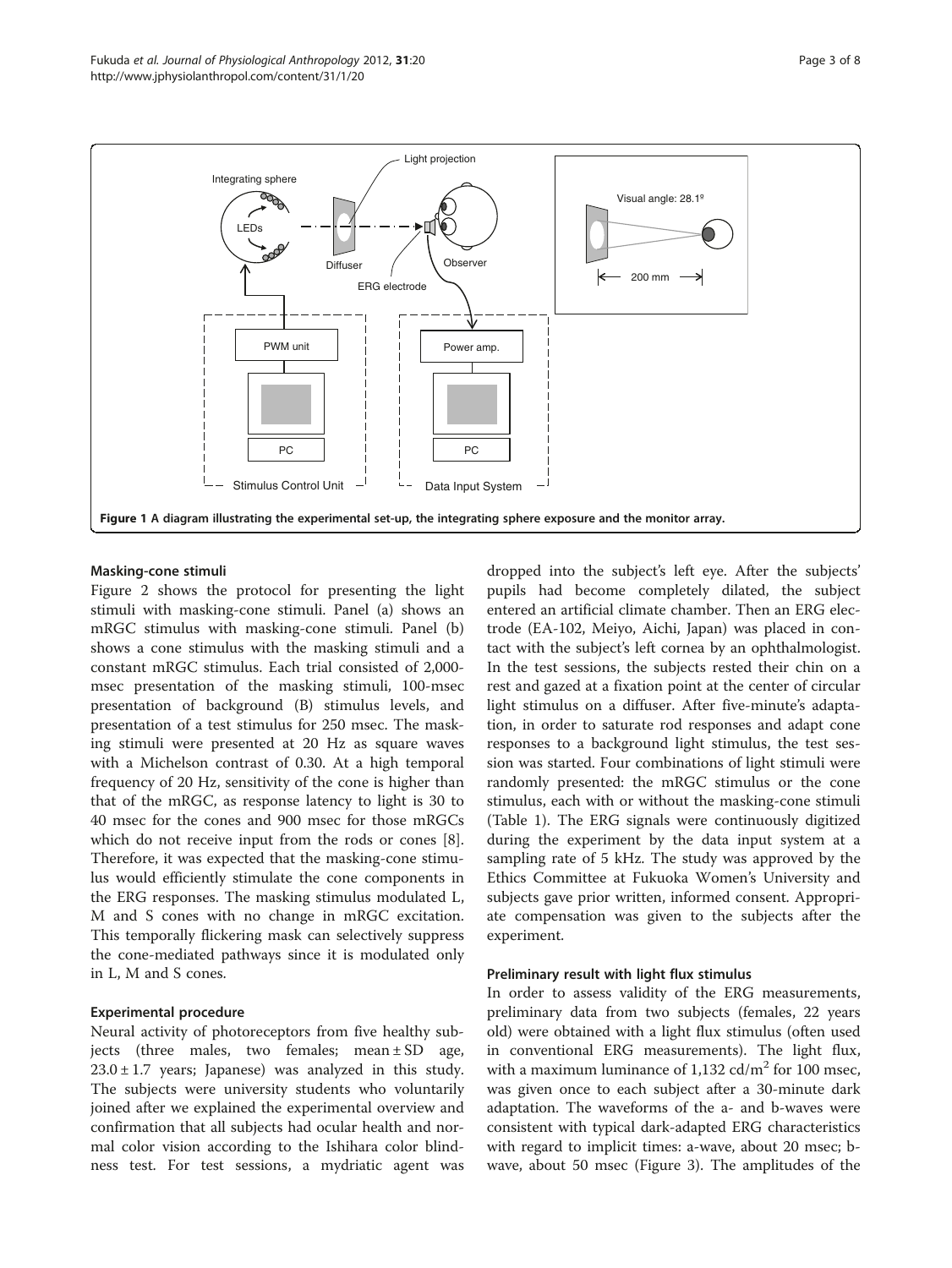<span id="page-3-0"></span>

a-wave and b-wave were approximately  $-15 \mu V$  and 50 to 80 μV, respectively.

# Analysis method

The ERG data were statistically analyzed in order to compare objectively cone and mRGC responses and verify effects of the masking-cone stimuli. Before statistical analyses, a 100-point moving-average was used to reduce noise from waveforms. The averaged ERG voltages before each test stimulus (over 20 msec) were regarded as baseline. Maximum positive deflections from the

|  | <b>Table 1 Combinations of light stimuli</b> |  |  |
|--|----------------------------------------------|--|--|
|--|----------------------------------------------|--|--|

|   | Masking-cone stimuli | Test stimuli |
|---|----------------------|--------------|
|   | None                 | mRGC         |
| 2 | None                 | Cone         |
| 3 | Present              | mRGC         |
| 4 | Present              | Cone         |

The four combinations of light stimuli were randomly presented.

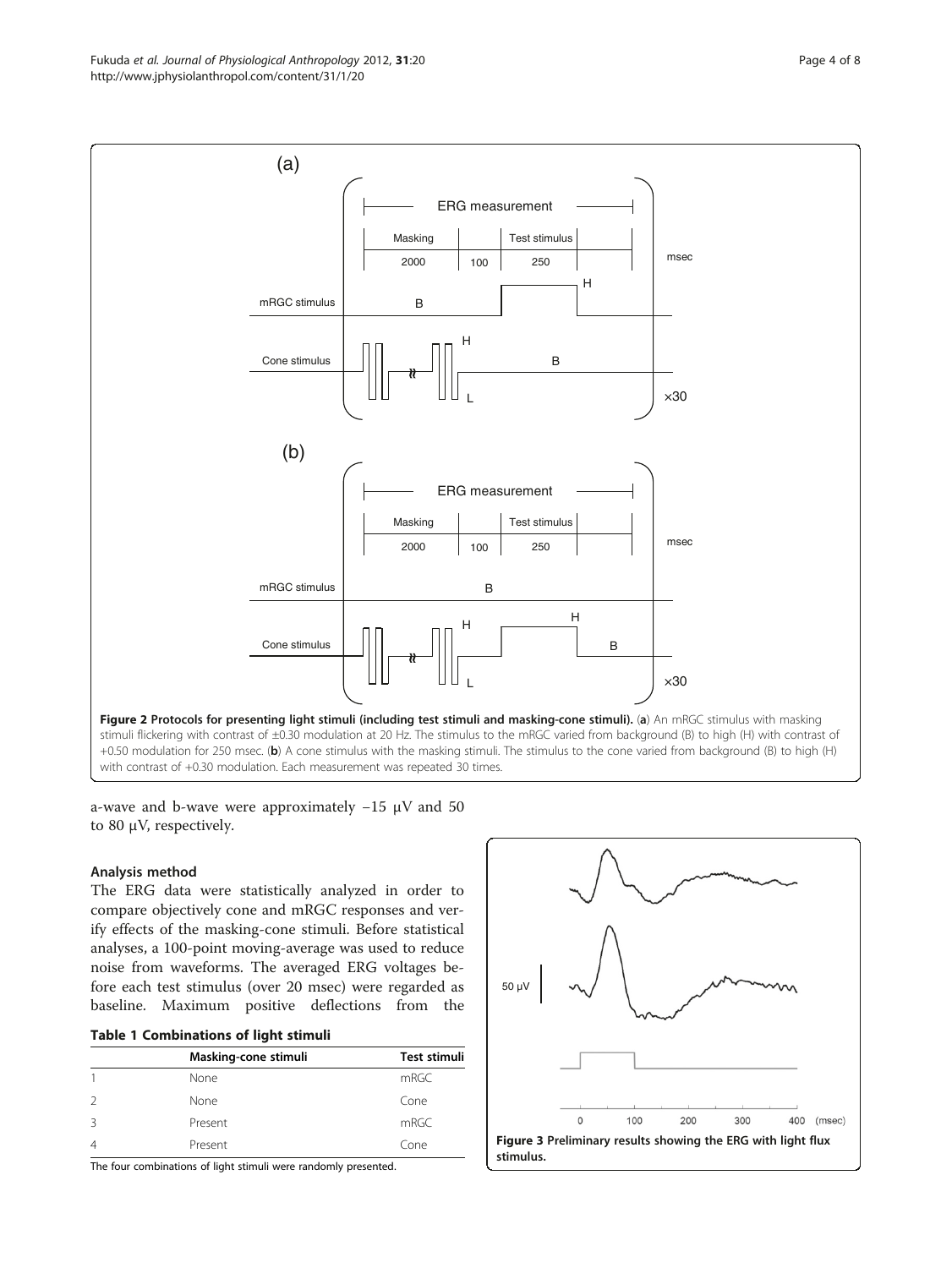<span id="page-4-0"></span>baseline were automatically detected at between 70 and 90 msec for the first peak and between 270 and 290 msec for the second, and maximum negative deflections were at between 150 and 170 msec for the first trough and between 340 and 360 msec for the second. The detection ranges were decided according to the average waveforms we observed. As the subject number  $(n=5)$  was relatively small, data from all ERG responses to 30 test stimuli for each subject were used. The data were analyzed by SPSS (Ver. 20, IBM, Tokyo, Japan), and  $P < 0.05$  was considered to be statistically significant. To analyze the time-course of the ERG responses, differences from baseline were averaged each 50 msec during the interval 0 to 1,000 msec after the stimulus, and were then analyzed by one-way ANOVA for repeated measurements.

#### Results

Figure 4 shows ERG responses of the five subjects to the mRGC stimulus (black line) and the cone stimulus (gray line) when the masking-cone stimuli were not presented. Figure [5](#page-5-0) shows ERG responses when the masking-cone

stimuli were given before the test stimulus. In the case without the masking stimuli (Figure 4), the averaged response to the mRGC stimulus (black line) had two peaks and two troughs. It increased after the onset of the mRGC stimulus, reached the smaller peak at approximately 75 msec (implicit time:  $75 \pm 9.4$  msec, amplitude:  $1.2 \pm 0.4$   $\mu$ V, mean  $\pm$  SD) and a trough at 120 to 180 msec; there followed a larger peak approximately 30 msec after the offset of the stimulus at approximately 280 msec  $(282 \pm 10.4 \text{ msec}, 3.6 \pm 2.3 \text{ }\mu\text{V})$  and a second trough approximately 100 msec after the offset of the stimulus at approximately 350 msec. By contrast, there were no such positive peaks but only two negative troughs when the cones were stimulated (gray line); the first trough at approximately 100 msec  $(96 \pm 9.5 \text{ msec}, -2.2 \pm 1.3 \text{ µV})$ , a period of electro-neutrality between 150 and 250 msec, and a second trough approximately 65 msec after the offset of the stimulus at approximately 315 msec  $(316 \pm 10.3$  msec,  $-2.6 \pm 0.5$   $\mu$ V).

In the case with the masking stimuli (Figure [5\)](#page-5-0), the mRGC response (black line) showed two positive peaks



mRGC stimulus (left) and the cone stimulus (right), with adjacent panels coming from the same subject. The lower panel shows the averaged response. Black arrows show peaks and troughs in response to the mRGC stimulus and white arrows show troughs in response to the cone stimulus. The temporal envelope of the test stimulus is shown by the grey line above the time-scale axis.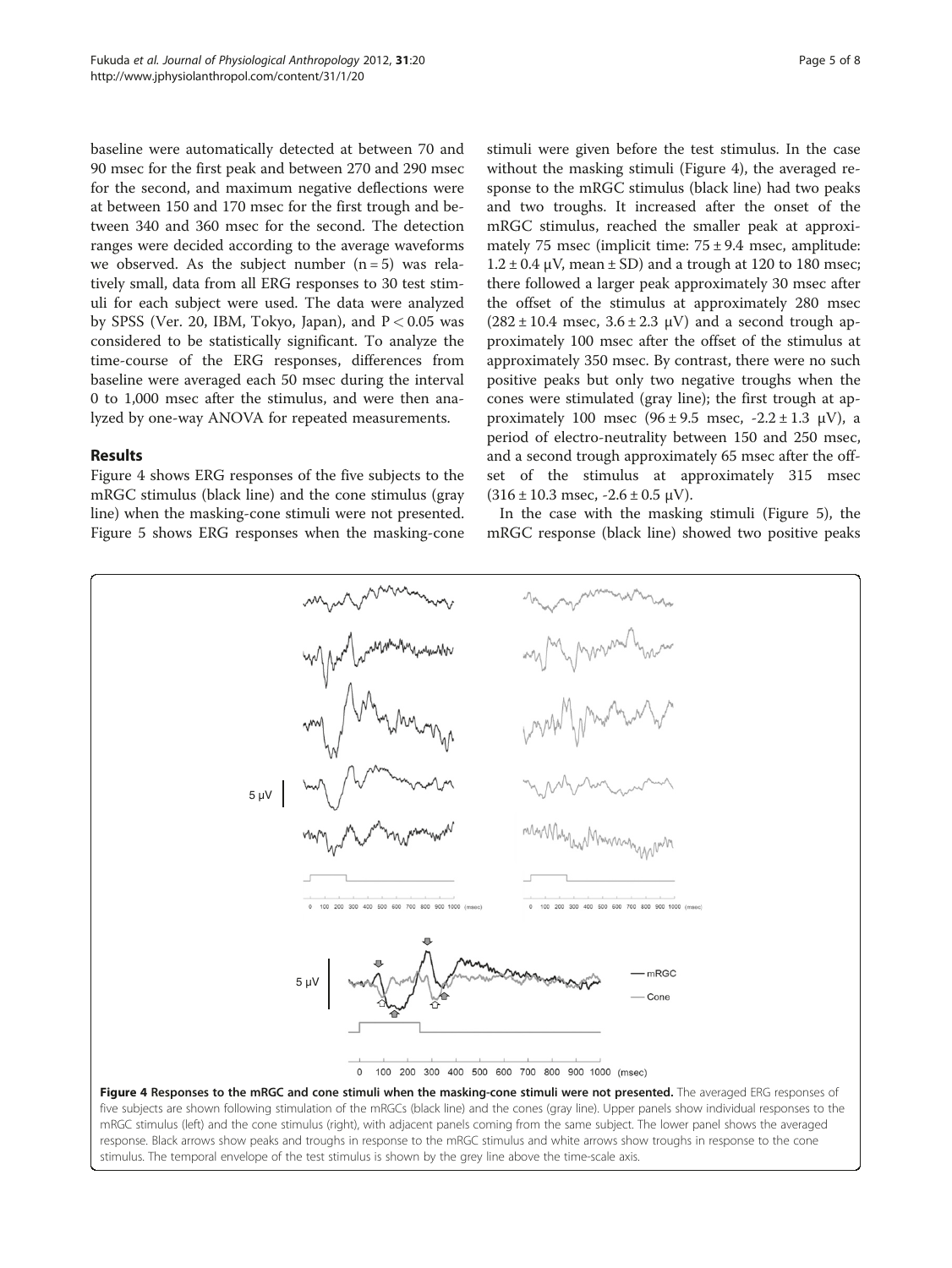<span id="page-5-0"></span>

at approximately 80 msec  $(79 \pm 6.5 \text{ msec}, 2.5 \pm 1.6 \text{ }\mu\text{V})$ and at approximately 280 msec  $(279 \pm 13.4 \text{ msec}, 2.9 \pm 11)$ 1.8 μV), and two troughs at 110 to 180 msec and 320 to 370 msec. The cone response (gray line) showed two troughs at approximately 100 msec  $(98 \pm 19.6$  msec, -1  $.7 \pm 1.5$   $\mu$ V) and at approximately 315 msec  $(314 \pm 7.4 \text{ msec}, -1.8 \pm 1.1 \text{ }\mu\text{V})$ . These results were similar to those without the masking-cone stimuli (Figure [4\)](#page-4-0). For both mRGC and cone responses, neither amplitudes nor implicit times showed significant differences between the cases with or without the masking-cone stimuli (three-way ANOVA). Significant interactions were found between masking/non-masking, mRGC/cone stimuli and subjects. There was no significant difference among implicit times in the subjects, indicating that ERG responses showed the same characteristics to a stimulus in the subjects.

Regarding cone responses in the cases with/without the masking stimuli, the time-courses of the responses did not show significant variation from the baseline (repeated measurement using one-way ANOVA), and there were no significant differences between the amplitudes of the troughs (Wilcoxon signed-rank test). Despite this, variances (standard deviations) of the responses during the first 400 msec (when the waveforms seemed to have been affected by stimuli and peaks appeared) after the stimulus in the masking-cone condition were significantly smaller than those in the nonmasking condition (Levene test,  $P < 0.001$ ). Since the change in variation could be associated with the effect of the masking-cone stimuli in the cone-mediated pathway, the masking stimuli caused smaller amplitude deflections from the baseline in the ERG.

In the case with the masking stimuli (Figure 5), the ERG response to the mRGC stimulus showed a significant change in time-course (one-way ANOVA with repeated measures,  $P < 0.01$ ), while no significant differences from baseline were observed with the response to the cone stimulus. There was no clear indication that the responses to the mRGC and cone stimuli during 400 to 1,000 msec post-stimulation were different (two-way ANOVA). Since there were positive peaks at approximately 80 msec and approximately 280 msec in the response to the mRGC stimulus, maximum positive peaks from baseline at approximately 80 msec and approximately 280 msec were compared with those in the response to the cone stimulus. The response to the mRGC stimulus was significantly higher than that to the cone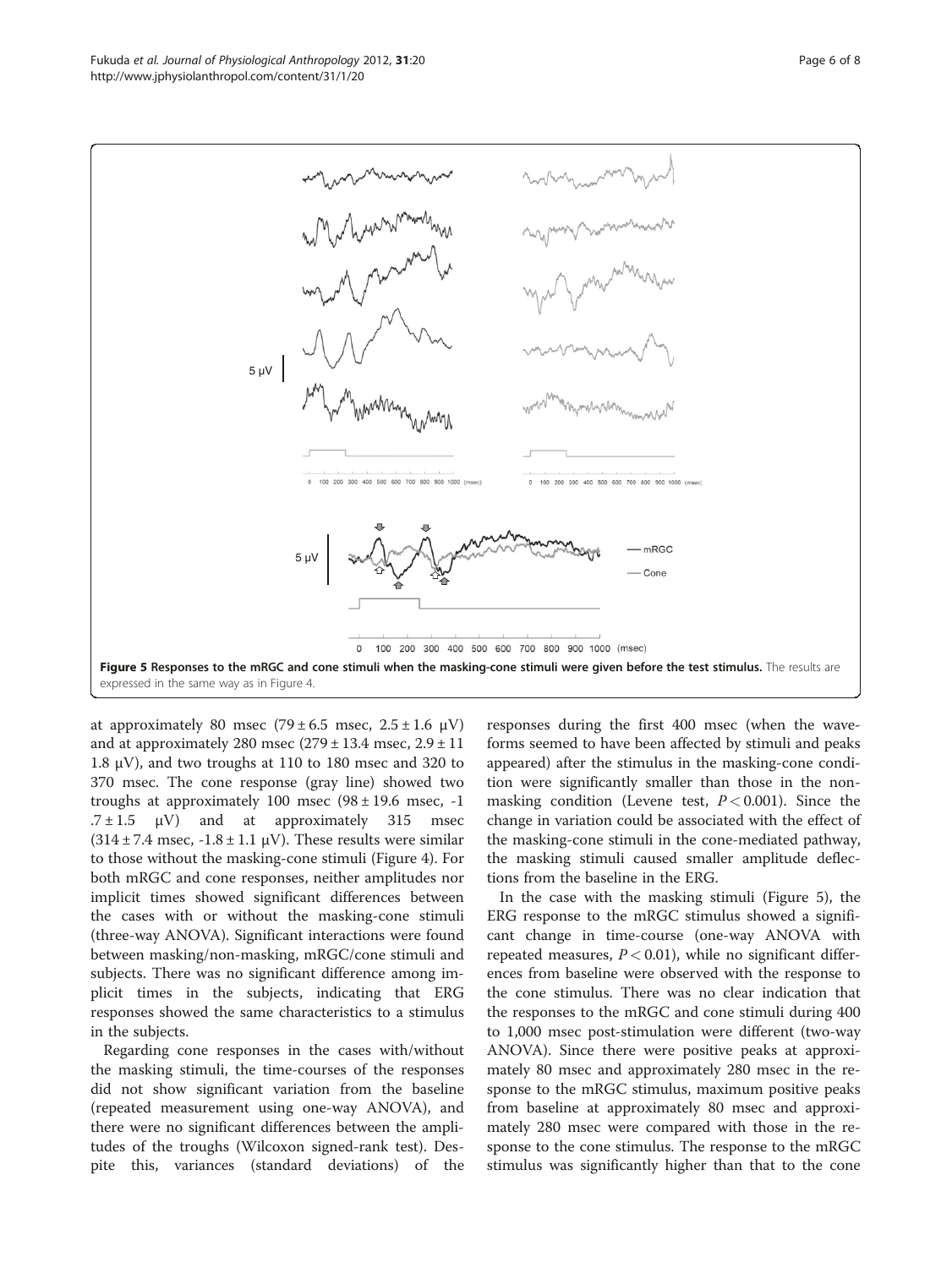stimulus at approximately 80 msec (Wilcoxon signedrank test,  $P < 0.05$ ) and tended to be higher than the cone stimulus at approximately 280 msec (Wilcoxon signed-rank test,  $P = 0.08$ ). These results show that ERG responses to the mRGC and cone stimuli had different characteristics.

### **Discussion**

We focused on describing features of waveforms rather than comparing peak amplitudes. When responses of the mRGCs and cones are compared, it is necessary to take into account their sensitivities. For instance, only the mRGC is sensitive enough to be able to respond to a single photon [\[27\]](#page-7-0). Responses of the mRGC are approximately 100 times larger than those of the cones [[27\]](#page-7-0), while the population of mRGCs is much smaller [[8,28\]](#page-7-0). Therefore, in order to focus on distinguishing characteristics of the mRGCs and cones, the maximum stimulus contrasts for these two receptors (0.5 and 0.3, respectively; available in our illumination system) were adopted.

In spite of the masking-cone stimuli before the test stimulus, both the mRGC and cone responses showed similar characteristics to those in the non-masking condition. With regard to cone responses, the two troughs seem to correspond to the onset and offset, respectively, of the cone response (Figure [5](#page-5-0), gray line). Moreover, it was observed that the first trough was different from the a-wave of a standard cone response [[29\]](#page-7-0). For example, the light intensity that initiates the a-wave is higher than that required to produce the b-wave, although a report has shown that there is a special case when only the awave appears - if knockout mice lacking metabotropic glutamate receptor subtype 6 in ON-bipolar cells are stimulated by light [[30](#page-7-0)]. That is, the a-wave always accompanies the b-wave in conditions of ocular health. However, our data did not show any specific b-waves after the troughs. Also, the first trough, which was at approximately 100 msec in cone responses both with and without the masking-cone stimuli, was considerably later than the implicit time of the a-wave in the light-adapted ERG (10 to 20 msec is the standard value) [\[29\]](#page-7-0). Furthermore, the second trough, which is attributed to the offset of the stimulus, has not been reported in healthy subjects, and this aspect of the waveform appears to be unique to cone responses. These unique waveforms were obtained after stimulation of the cones by the illumination system, which indicates that the cone responses obtained by using normal ERG measurements show combined responses of cones and other cells, such as mRGCs and bipolar cells in the retina.

Although the b-wave is commonly accepted as being due to depolarization of ON-bipolar cells and evoked in response to the onset of a light flash [\[13,14](#page-7-0)], two positive

peaks appeared in the mRGC response while no such peaks were present in the cone response (Figure [5\)](#page-5-0). One possible reason for no positive peaks in the cone response is that the stimulus to the cones was insufficient to induce a response after adaptation to the background stimulus. In this study, therefore, these two peaks appear, instead, to be responses of the mRGC to the onset and offset of the light stimulus. This result indicates that the mRGC depolarization contributes, at least partly, to both the b- and d-waves of the ERG. As for the implicit time of the first positive peak of the mRGC response (approximately 80 msec), it is longer than accepted values for the b-waves due to rod and cone responses (approximately 60 msec for the rods and approximately 30 msec for the cones) [[29](#page-7-0)]. Although differences of experimental conditions between previous reports and ours should be considered, we stress that our illumination system stimulated mRGCs independent of rods and cones, and this observed delay indicates that the implicit time might reflect mRGC's sluggish responses [\[5](#page-7-0)]. It is still possible that these peaks reflect combined responses of the mRGC and other cells (such as bipolar cells or amacrine cells), induced by the rods if the irradiance of the background stimulus is not high enough to saturate the rods. Although the irradiance of the background (534  $cd/m<sup>2</sup>$ ) is considered to be high enough in the conventional photopic ERG, it is necessary to investigate animal models to elucidate how mRGCs and other cells contribute to depolarization in the ERG. In addition, more indirect ways of studying mRGC responses in humans, such as action spectral sensitivity of melatonin suppression to light stimuli, could aid in understanding how much each photoreceptor contributes to circadian rhythm regulation.

Although additional data are required for a fuller interpretation of our results, this is the first report of amplitudes and implicit time in the ERG due to responses of the mRGC independent of rods and cones using the four-primary illumination system. The results show that the ERG responses to the mRGC and cone stimuli had different characteristics. That is, our illumination system successfully modulated stimulus levels to the mRGC and cones independently, and the differences in the responses could be measured in the ERG. It is suggested that our method will enable us to investigate separate behavior of cones and mRGCs in the circadian system, in collaboration with other approaches, such as studies of circadian rhythm behavior in animals and hormonal rhythms in humans.

#### Conclusions

In the mRGC response, two positive peaks were observed approximately 80 and 280 msec after the beginning of the test stimulus and appeared to be